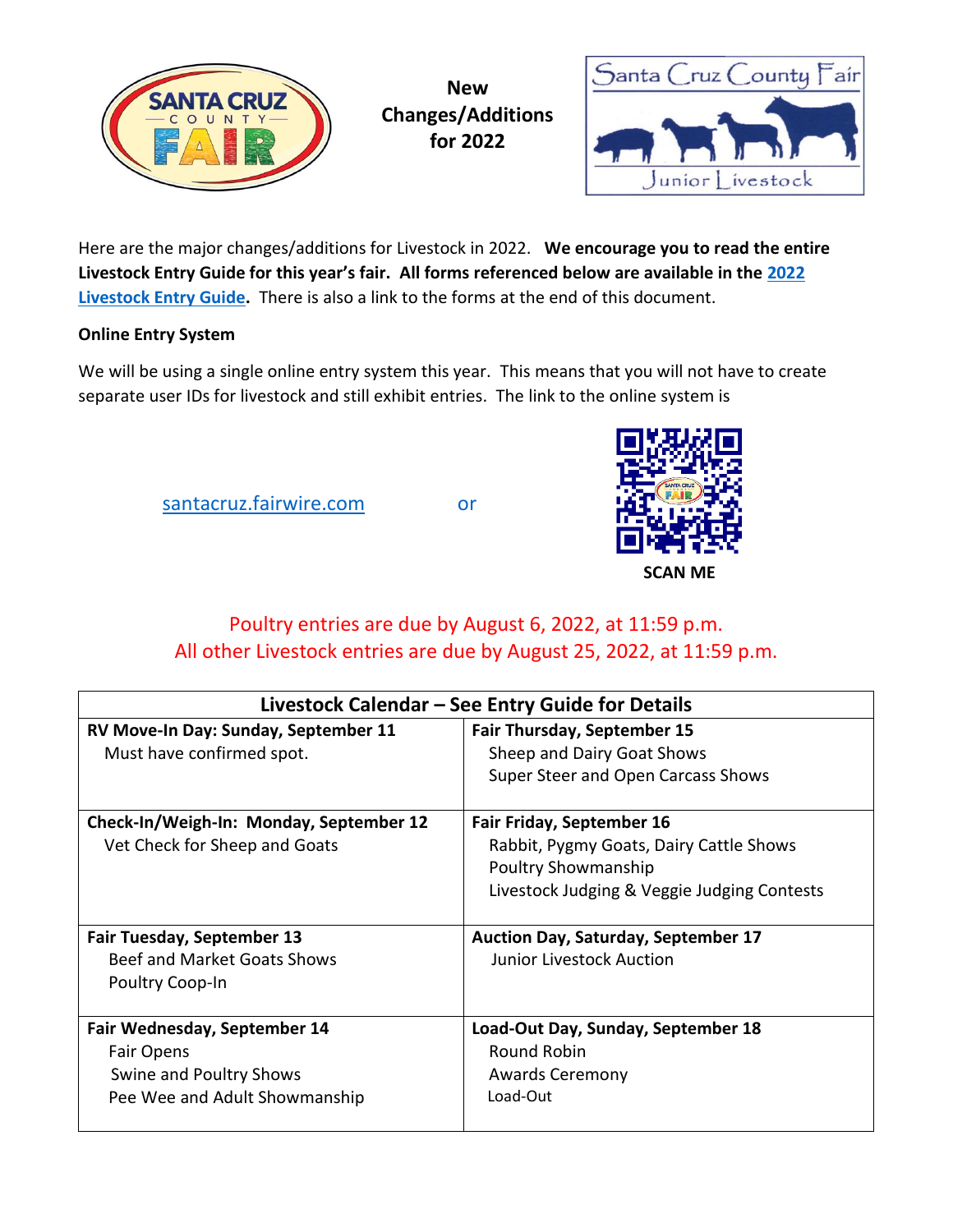#### **Required Forms for Livestock Entries**

If you see "**Upload attachments needed"** when you attempt to add a large animal entry to your cart, you are required to upload a scanned or photographed copy of the Exhibitor Eligibility, Release of Liability and Code of Conduct Forms before you can proceed. Please note that some departments/divisions do not require all three forms. Exhibitors in these departments will be instructed via email which form(s) they need to submit after August 25.

Make sure you have all three forms completely filled out (signatures required) and ready to upload when you begin making entries. Even though the message says you can upload all of your forms at one time, you will be required to upload these three forms before you can add your first entry to your cart.

Once the three required forms are uploaded, click on the "Add Entry to Cart." If additional forms are required, you will be asked to upload a copy of your bill of sale or other proof of ownership (bred and fed form) and a copy of the Declaration of Medication for each market animal you enter. Dairy and breeding animal exhibitors will be asked to upload registration papers for purebred animals and proof of ownership for unregistered animals (can be a bill of sale or other statement of ownership).

Please make every effort to upload all forms by the entry deadline. You will be notified via email, after August 25, if you are missing forms. Please add [santacruzlivestockcommittee@gmail.com](mailto:santacruzlivestockcommittee@gmail.com) to your contacts to ensure that you receive email from us.

# **Pictures for Online Auction Add-Ons**

We will be using the online auction system for add-ons only this year. The auction itself will be live in the Livestock Arena on Saturday, September 17, 2022. If you want to have a picture of you and your market animal seen by potential add-on buyers, please upload a single photo taken prior to September 6. Uniforms are not required, but are strongly encouraged. Exhibitors who do not upload a picture will have a generic fair logo displayed for their animal.

# **Parent/Sibling Wristbands**

Exhibitors may purchase 2 parent/sibling wristbands per person. Each person wearing a wristband during the fair (exhibitor, parent, sibling or leader/advisor) will be required to sign and submit a Code of Conduct form. If you were not required to upload one during your entry session, please bring it with you on Check-In Day. The form is available in the Entry Guide.

# **Auction Meat Pens of Poultry or Rabbits**

Buyers of meat pens will be required to make arrangements with the exhibitor for the disposition of the animals. They will be provided with the name and contact information for the exhibitor in the sale ring.

# **Showmanship Changes**

Please read the FFA and 4-H Showmanship section carefully. Rabbit, Pygmy Goat and Poultry exhibitors should read the Showmanship sections within their departments. 4-H classes have been changed and are based on the age of the exhibitor on January 1, 2022.

# **Check-in/Weigh-in**

Market animal exhibitors will need to bring their bill of sale and a second Declaration of Medication form, signed within 3 days of Weigh-In, to the scale.